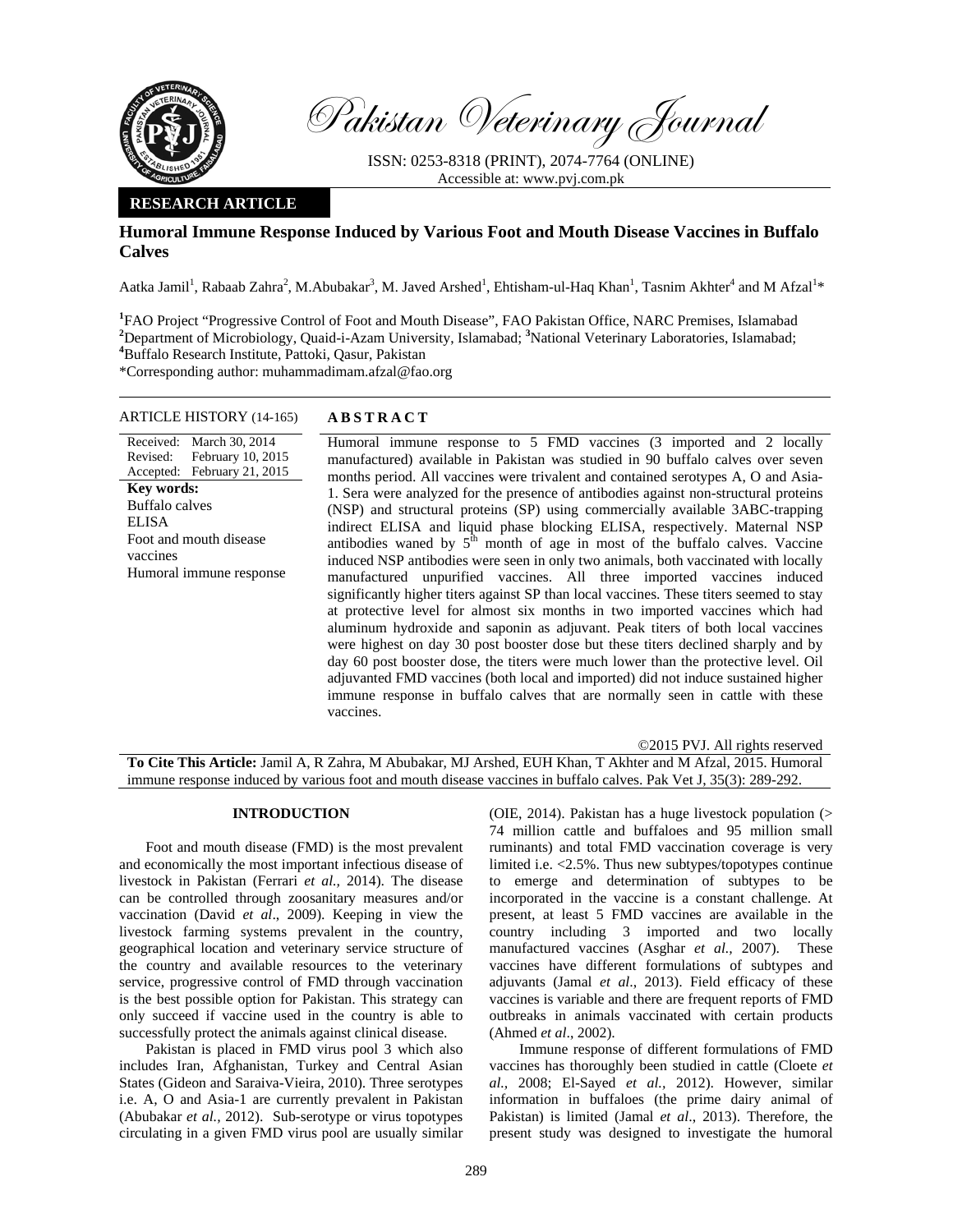immune response of buffalo calves following vaccination with different FMD vaccines available in the country. This study is also expected to yield information on frequent occurrence of clinical FMD in animals vaccinated with certain products in the market.

#### **MATERIALS AND METHODS**

**Vaccines:** Five different types of FMD vaccines available in Pakistan were used in the study. All the vaccines were trivalent containing serotypes O, A and Asia-1. Vaccine A was a purified (did not contain NSP) vaccine having aluminum hydroxide and saponin as adjuvants and contained viral strains O1-Manisa, A/Iraq 64 and Asia 1/Shamir. Vaccine B was a double oil emulsion purified vaccine containing O/TUR/S/2009, A/TUR/20/2006 and Asia-1 Shamir. Vaccine C was also purified vaccine adjuvanted with aluminum hydroxide and saponin and contained A Iran-2005, O PanAsia II and Asia-1/Shamir. Vaccine D contained double oil emulsion as adjuvant and vaccine E had only aluminum hydroxide as adjuvant and did not mention exact strains used in these vaccines. Vaccines A, B and C were imported while D and E were manufactured locally and were not purified.

**Experimental design:** Ninety buffalo calves of 3 to 18 months age were ear tagged and kept under similar feeding and management conditions. The animals were divided into six groups, each comprising of 15 animals of all age groups. Each of five groups was vaccinated with a separate vaccine as per manufacturer's instructions while 6th group received 3 ml of sterile normal saline and acted as non-vaccinated control. All the animals were vaccinated at day 0 of the study and given booster dose at day 30.

Blood samples were collected from all animals at day 0 (before primary vaccination), 30, 60, 90, 120, 150, 180 and 210 following primary vaccination. Serum was separated and stored at -20 $\mathrm{^0C}$  till analysis.

Before vaccination, body temperature of all animals was recorded. Temperature was again recorded 12 and 24 hours post vaccination to examine any untoward reaction.

**Serological analysis:** For the detection of antibodies to NSP in serum samples, 3ABC-trapping indirect ELISA kit manufactured by IZSLER, Italy (Dekker *et al*., 2008) was utilized. Briefly, 1:100 diluted serum was added to microtiter plates pre-coated with 3ABC antigen captured by the monoclonal antibodies. Plates were incubated for one hour at room temperature. After washing, horse radish peroxidase conjugated anti-ruminant IgG (MAb) was dispensed and plates incubated for another hour. Unbound conjugate was removed by washing and TMB chromogen was added. Optical density (OD) was measured after addition of 0.6 N sulphuric acid as stop solution at 450 nm using an ELISA reader. Positive, weak positive and negative control sera were run on each plate. Test results were interpreted using manufacturer's instructions.

Antibodies to SP of FMD virus were measured using liquid phase blocking ELISA manufactured by BDSL UK (Hamblin *et al,* 1986). Briefly, microtiter plates were coated with trapping FMD serotype specific rabbit antibody by incubating overnight at  $4^{\circ}$ C. Mixture of 1:16 diluted test sera and antigen was allowed to react in another microtiter plate overnight at  $4^{\circ}$ C and then transferred to antibodies coated plate. The plates were incubated at 37°C with continuous shaking for one hour. After washing, homologous guinea pig anti-FMDV antibodies were added and incubated at  $37^{\circ}$ C for one hour with continuous shaking. Horse radish peroxidase labeled anti-guinea pig IgG was added after washing and plates incubated with continuous shaking for one hour at  $37^{\circ}$ C. After thorough washing, substrate/chromogen  $(H_2O_2 +$ OPD) was added. Reaction was stopped by using 1.25 M sulfuric acid and OD value of each well was recorded at 492 nm. Percent inhibition was calculated as per manufacturer's formula.

**Statistical analysis:** Statistical analysis of the data was undertaken by using software (STATISTIX 8.1).

#### **RESULTS**

Body temperature of all experimental animals after vaccination remained within normal range when measured at 12 and 24 hours post vaccination (data not shown).

Antibodies against NSP of FMDV were detected in buffalo calves included in all 6 experimental groups. Before vaccination, a total of 17 buffalo calves were positive for NSP antibodies with 2 to 4 animals in each group (Figure 1). Most of the calves which were positive for NSP antibodies were less than three months of age (12 out of 17). Number of animals showing NSP antibodies, however decreased in subsequent samplings and all except 2 animals became negative for NSP antibodies by day 120. Among these NSP positive animals, two animals remained positive throughout the study period (one each belonging to group  $D \&$  group  $E$ ). No new animal was found positive for NSP antibodies in any group during the course of study.

A similar trend for the development of antibody titer was seen in the vaccinated groups for all three serotypes of FMDV. Following primary vaccination at day 0, there was an increase in antibody titer which further increased following booster vaccination. This humoral response then started decreasing after day 30 post booster. The peak titers produced by local vaccines were much lower than the peak titers produced by imported vaccines. Locally produced FMD vaccines generally induced significantly lower immune response as compared to imported vaccines (Figure 2 A, B & C). Furthermore the titers induced by local vaccines were not maintained after one month post booster vaccination.

Among imported FMD vaccines, the vaccines containing aluminum hydroxide plus saponin as an adjuvant produced a higher immune response and the titers were maintained throughout the experiment. While on the other hand, the vaccine that had double oil emulsion as an adjuvant had lower immune response. However, this difference was not statistically significant.

Out of 75 vaccinated animals in the trial, 25 animals had been previously vaccinated with a local FMD vaccine three months before the trial. This vaccination did not interfere with the development of titers as antibody titers in these animals were similar to those which has not been previously vaccinated. Statistically, there was no significant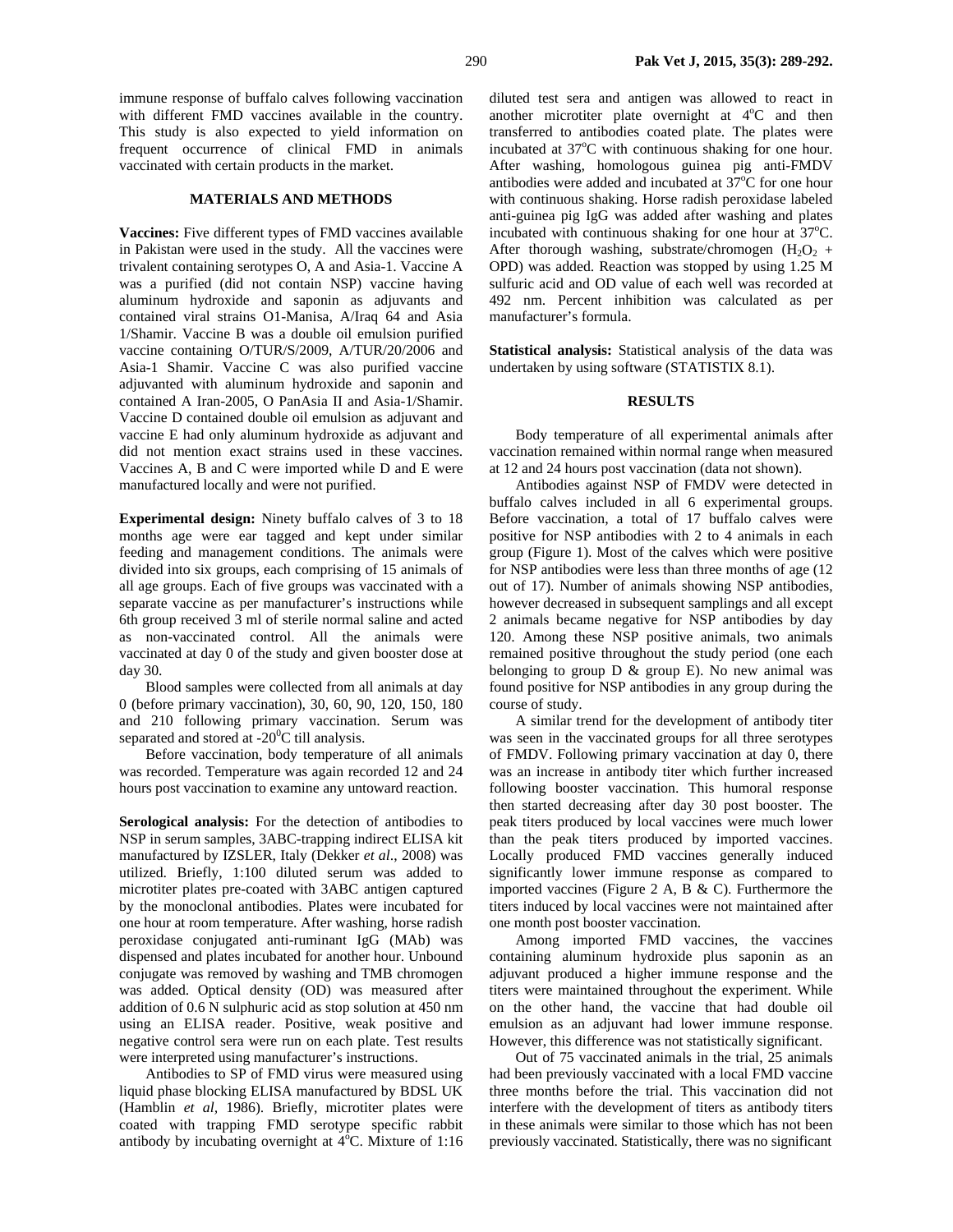

**Fig. 1:** Number of animals showing antibody titers against nonstructural proteins (NSP) of FMDV before and after vaccination. Letters A, B, C, D, E and F indicate the vaccination groups.



**Fig. 2:** Immune response of buffalo calves following different FMD vaccines. A shows serotype A titers, B shows titers for serotype Asia-1 and C indicates titers for serotype O. Mean±SE of percent inhibition (PI) values in ELISA are plotted. Primary vaccination was given on day 0 followed by booster dose on day 30. Antibody titers were measured using liquid phase blocking assay. Percent inhibition (PI)  $\geq$  50 is normally considered as protective titer.

difference (P>0.05) among these groups. Similarly no difference was observed in the immune response of animals from different age groups (<6 months, 6-12 months, >12 months) against all three serotypes of FMDV.

#### **DISCUSSION**

All vaccines used in the study did not induce any untoward reaction following primary or booster vaccination indicating that the vaccine lots used in the study had no safety issue. Almost all vaccine manufacturers undertake safety test on each batch to avoid immediate untoward reaction as recommended by OIE (2014).

Maternally acquired NSP antibodies waned in most of the buffalo calves by fifth month of age. Only two animals vaccinated with local vaccines had continuous titers against NSP. As local vaccines were not purified and had NSP, these vaccines may have induced the antibodies in these animals. Non-purified vaccines are known to induce NSP antibodies in the vaccinated animals (Park, 2013). This is why all OIE/WHO approved FMD vaccine manufacturers remove NSP from the vaccines and animals vaccinated with the purified vaccines do not exhibit NSP antibodies, thus these animals could be differentiated from recovered animals from infection using this DIVA technology.

The study demonstrated that both locally manufactured vaccines induced lower humoral immune response than imported vaccines from well established producers that are following OIE standards. The titers induced by local vaccines neared 50 per cent PI only on 30 days post booster indicating probable protection if any, for a very limited time. Imported vaccines on the other hand seem to provide protective titers for 6 months following booster vaccination. As locally manufactured vaccines are standardized on  $TCID_{50}$  basis and not internationally accepted criteria of mass of 146S antigen, these are not expected to induce the required protective level of SP antibodies. These results also corroborate the results of Jamal *et al.* (2013) who used serum neutralization test to measure antibodies. The results also correlate well with field observations in which many outbreaks of FMD have been observed in herds routinely vaccinated with locally manufactured vaccines (Ahmed *et al*., 2002; Abubakar *et al.,* 2014).

It was interesting to note that oil adjuvants used in the vaccines (both local and imported) did not induce sustained higher immune response in buffalo calves that are normally seen in cattle (Saravanan *et al.,* 2014). This finding contradicts an earlier study (Muhammad *et al*., 2013) that reported persistence of FMD antibody titers in buffalo calves following oil based Foot and Mouth disease vaccine when compared to alum hydroxide adjuvant. This could be due to difference in adjuvants as aluminum hydroxide + saponin was used in the vaccines used in present study. This needs to be explored further to determine whether this phenomenon is only limited to oil adjuvants used with FMD vaccine or these oil adjuvants do not induce sustained immune response with other antigens also.

Quality of FMD vaccines mostly depends upon presence of relevant strains of circulating FMD serotypes, quantity of FMD protective antigen (ratio of 146S to 12S in the vaccine) and adjuvant present in the vaccine. There is need to constantly monitor the prevalent FMD topotypes and include the most relevant strains in the